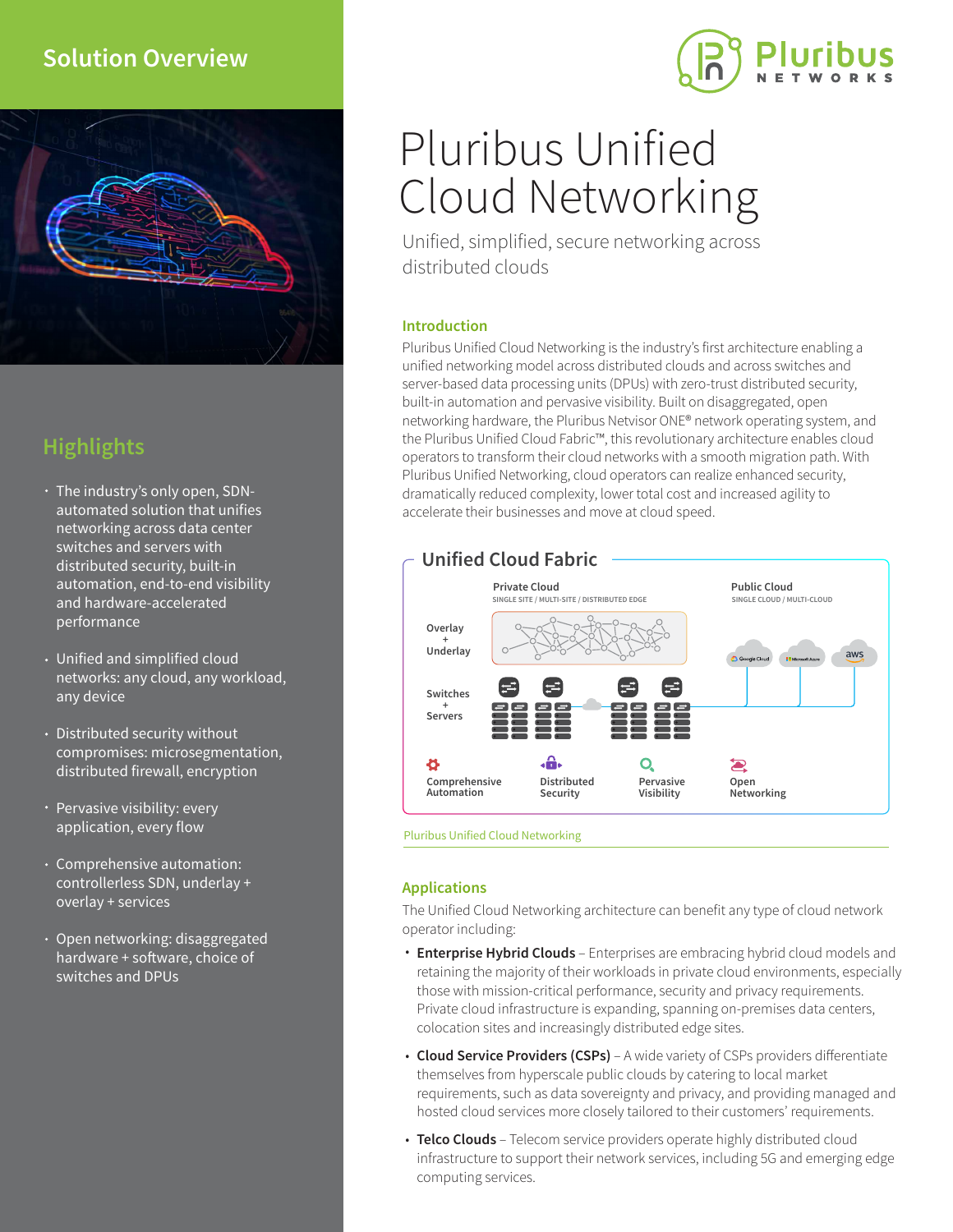

Target applications of Unified Cloud Networking include:

- Unified networking across heterogeneous networks with a mix of switches and data processing units (DPUs) and mixed application environments, from bare metal to virtual machines with multiple hypervisors to containers orchestrated by Kubernetes
- Distributed zero-trust security services including microsegmentation, distributed firewall and encryption
- Distributed and pervasive visibility, with application-aware flow monitoring and analytics

## **Challenges**

To remain competitive, cloud network operators of all types need to evolve their cloud network infrastructure in two ways:

- 1. Transform cloud networks to become as agile, highly available and simple to operate as the hyperscale public clouds.
- 2. Move rapidly toward a new, more highly distributed networking and zero-trust security architecture to address increasing cybersecurity risks.

Achieveing these goals requires addressing several challenges in today's networking environments and solutions:

- **Cloud networking is fragmented and complex.** Overlay networks are decoupled from underlay networks and fail to stretch across distributed clouds. Each cloud network has its own operations model, increasing operations cost.
- **· Security solutions are lacking.** Today's cloud networks demand distributed security, including micro-segmentation for zero-trust environments, to protect distributed applications against increasingly sophisticated security threats. Security appliances cannot scale cost-effectively to meet this requirement, while software-based virtual firewalls are expensive and compromise server performance.
- **Visibility is an afterthought.** Limited traffic monitoring and application visibility lead to reactive, slow troubleshooting. Separate monitoring networks add substantial cost yet deliver incomplete coverage. •
- **Automation is brittle and incomplete.** Bolt-on automation tools and do-it-yourself (DIY) scripting are hard to implement and even harder to maintain. Multi-vendor incompatibility, script drift and lack of change control increase risks of outages or security breaches.

#### **Unified Cloud Networking Solutions**

The Pluribus Unified Cloud Networking architecture and the Unified Cloud Fabric address these challenges with comprehensive capabilities.

- **Unified and simplified cloud networks.** Pluribus eliminates fragmented networks with separate operating models, enables smooth migration toward the new distributed architecture and lowers operational complexity and cost by delivering a consistent network operations model across underlay (physical) and overlay (virtual) networks, across switches and servers and across heterogeneous, distributed clouds.
- **Distributed security without compromises.** Pluribus enables security to be distributed to the server, including fine-grained microsegmentation and distributed firewalls, with substantially better performance and lower total cost of ownership compared to hardware appliances or purely software-based solutions.
- **Pervasive visibility.** Pluribus delivers built-in applicationaware visibility and analytics for every application and every traffic flow, improving proactive trouble detection and resolution, while eliminating the extra cost and incomplete coverage of separate monitoring networks. •
- **SDN-enabled Automation.** Pluribus solutions incorporate industry-leading controllerless SDN automation to enable network operations teams to manage highly-distributed networks with thousands of DPUs and other network endpoints, while avoiding the challenges of integrating third-party automation tools or building and maintaining do-it-yourself (DIY) scripts. •

#### **Solution Architecture**

#### **Open Network Platforms**

The foundation of Unified Cloud Networking is open networking hardware platforms. Pluribus has embraced open, disaggregated networking for years, with its Netvisor ONE operating system (OS) running on data center leaf and spine switches from multiple vendors, including Pluribus Freedom Series switches, to create unified data center fabrics.

With the introduction of Unified Cloud Networking, the Netvisor ONE OS now also runs on open data processing units (DPUs) from leading vendors, which are inserted into servers to provide more highly distributed networking and security capabilities closer to applications.



Pluribus Netvisor ONE OS on Open DPU